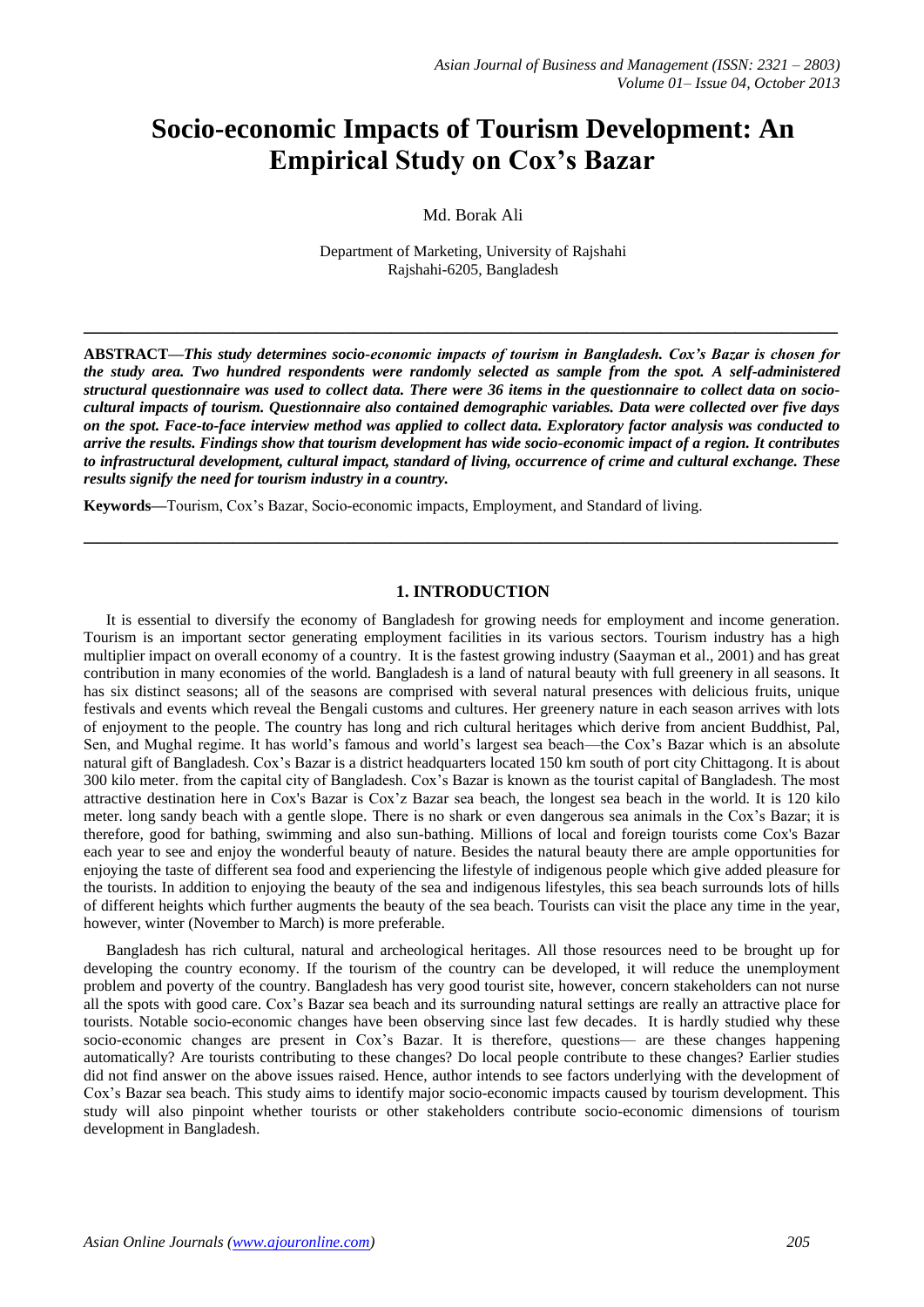# **2. METHODS**

This study used empirical data collected from tourists visiting Cox's Bazar. A self-administered structural questionnaire was used to collect data. Close ended questions were mostly used in the questionnaire however, there were some open ended questions used to collect demographic information from the respondent. For close ended questions, Likert scale was used ranging from1 to 5 response categories where 1 denotes strongly disagree and 5 indicates strongly agree in the question format. Scale reliability was tested before final estimation of the result. Respondents were selected using simple random sampling method. Mall intercept interview method was used where each respondent was approached when they were at the point of enjoyment at the sea shore of Cox's Bazar. A total of 200 respondents were approached to provide data under 36 items in the beginning. Both SPSS and AMOS software were used for analysing data. The items in the questionnaire were reduced by applying data reduction tools. Finally, 28 items that were closely related to the socio-economic dimensions of tourism were considered for further statistical analysis. Descriptive statistical tools were used for analyzing demographic data. Factor analysis tools were explored to assess the effects of various factors on socio-economic impacts of tourism development in Bangladesh.

# **3. DATA ANALYSIS AND RESULTS**

### *3.1 Descriptive statistics*

In this study, author has observed four demographic characteristics of tourists who visit Cox's Bazar for their purposes. Table-1 presents data related to tourists' occupation, age, gender and marital status. Data show that most of the tourists are student (83.5%) and within the age group between 17 and 25 (82.5%). It is also observed that 70% of the tourists are male and 78% are unmarried. These data reveal that young and unmarried male have higher tendency to visit Cox's Bazar for tour purpose. These people have enough time with less family burden because in most cases they are students. They can easily manage time at their convenience. However, other professional as well as service holders have limited scope to visit any place. In Bangladesh context, male can move around easily as compare to female, therefore, current study finds that male have high tendency to visit. In case of age concern, people over 40 have fewer tendency to visit a place; it may be because of their family or professional bindings or even may be their physical cause.

| Demographic Variables      | Items                 | Frequency | Percent |  |
|----------------------------|-----------------------|-----------|---------|--|
|                            | Student               | 167       | 83.5    |  |
|                            | Service holder        | 20        | 10.0    |  |
| Occupation of Tourists     | Business & Profession | 8         | 4.0     |  |
|                            | Others                |           | 2.5     |  |
|                            | Total                 | 200       | 100     |  |
|                            | 17-25 Yrs             | 165       | 82.5    |  |
|                            | 26-40Yrs              | 27        | 13.5    |  |
| Age of Tourists            | 41-56 Yrs             | 08        | 04.0    |  |
|                            | Total                 | 200       | 100     |  |
|                            | Female                | 60        | 30.0    |  |
| Gender of tourists         | Male                  | 140       | 70.0    |  |
|                            | Total                 | 200       | 100     |  |
|                            | Unmarried             | 156       | 78.0    |  |
| Marital Status of tourists | Married               | 44        | 22.0    |  |
|                            | Total                 | 200       | 100     |  |

*Table-1: Demographic profile of the respondents*

### *3.2 Sampling Adequacy*

Author uses KMO and Bartlett's Test to examine the accuracy of sample. The result of Kaiser-Meyer-Olkin Measure shows that the current sample is adequate for factor analysis. Table 2 shows that current data yield about 82% accuracy at 1% level of significant for the said analysis.

| Table 2: KMO and Bartlett's Test |  |  |
|----------------------------------|--|--|
|----------------------------------|--|--|

| Kaiser-Meyer-Olkin Measure of Sampling Adequacy. | .829               |          |  |  |
|--------------------------------------------------|--------------------|----------|--|--|
| <b>Bartlett's Test of Sphericity</b>             | Approx. Chi-Square | 2599.244 |  |  |
|                                                  |                    | 630      |  |  |
|                                                  | S12.               | .000     |  |  |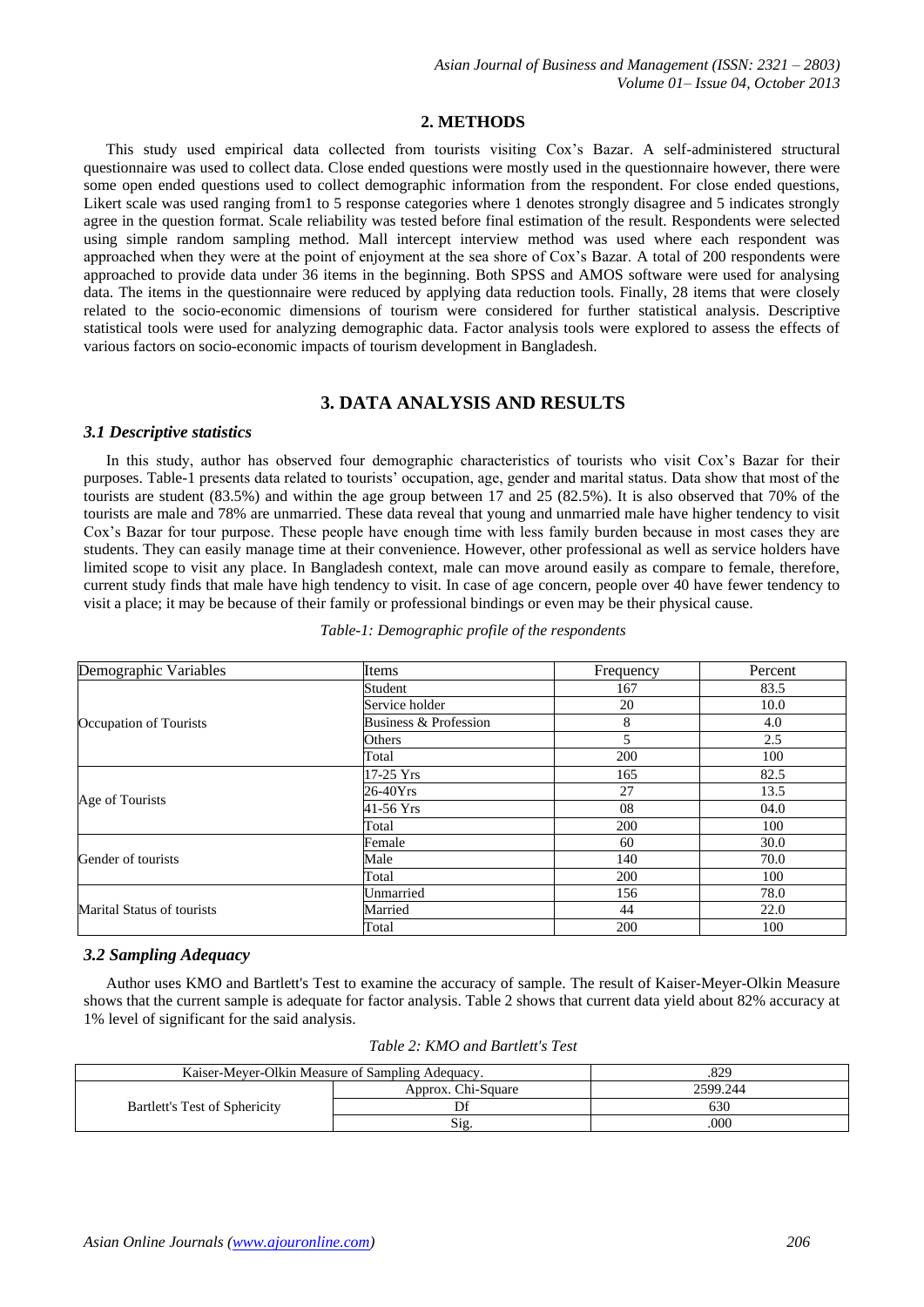# *3.3 Scale Reliability*

Thirty six different items have been considered for the study. Multi-item scales (Five Point Likert Scale) response format has been used to operationalize each individual items of the questionnaire. The overall measurement for contextually formatted items is described in Table 3. Result shows that scales used for data collection are reliable with highly recommended alpha score (a0.861) which is within the range of good scale reliability (O'Leary-Kelly and Vokurka, 1998). However, Cronbach's Alpha scores for five identified factors range from .472 to .749 (see Table 6), suggesting an average level reliability. The current study does not find strong reliability for all individual factors. Further study is recommended including more reliable items under each factor.

| $-1$ the $-$<br>ronba<br>ліс.<br>•и. | Items<br>dardı<br>`ronbach<br>-Stand<br>on<br>170<br>Ainha<br>based | .W.HR |
|--------------------------------------|---------------------------------------------------------------------|-------|
| 898                                  | .899                                                                | эυ    |

### *3.4 Analysis of variance (ANOVA)*

 Table 4 shows that items under each construct (factor) are significantly different. From this result, it can conclude that all items taken for the study are identical. Thus the items selection for the study is appropriate.

|                       |               | Sum of<br>Squares | Df   | Mean Square | Cochran's O | Sig  |  |  |
|-----------------------|---------------|-------------------|------|-------------|-------------|------|--|--|
| <b>Between People</b> |               | 1561.438          | 199  | 7.846       |             |      |  |  |
| Within People         | Between Items | 418.574           | 35   | 11.959      | 487.859     | .000 |  |  |
|                       | Residual      | 5587.287          | 6965 | .802        |             |      |  |  |
|                       | Total         | 6005.861          | 7000 | .858        |             |      |  |  |
| Total                 |               | 7567.299          | 7199 | 1.051       |             |      |  |  |
| Grand Mean $= 3.60$   |               |                   |      |             |             |      |  |  |

*Table 4: Variance among the items*

### *3.5 Scree Plot*

This study examines the optimal number of items using scree plot. This demonstrates the distribution of variance among the components. For each principal component, the corresponding eigenvalue is plotted on the *y*-axis. The eigenvalue of each item in the initial solution is plotted in the figure below. Figure shows that the variance of each component is less than the proceeding one. The sharp fall is marked after the second, third and forth principal component and last big drop occurs between third and forth components. As it is known, components on the shallow slope contribute little to the solution. Thus, we can choice first four principal components for understanding socioeconomic impacts of tourism in Cox's Bazar.



Figure1: Scree Plot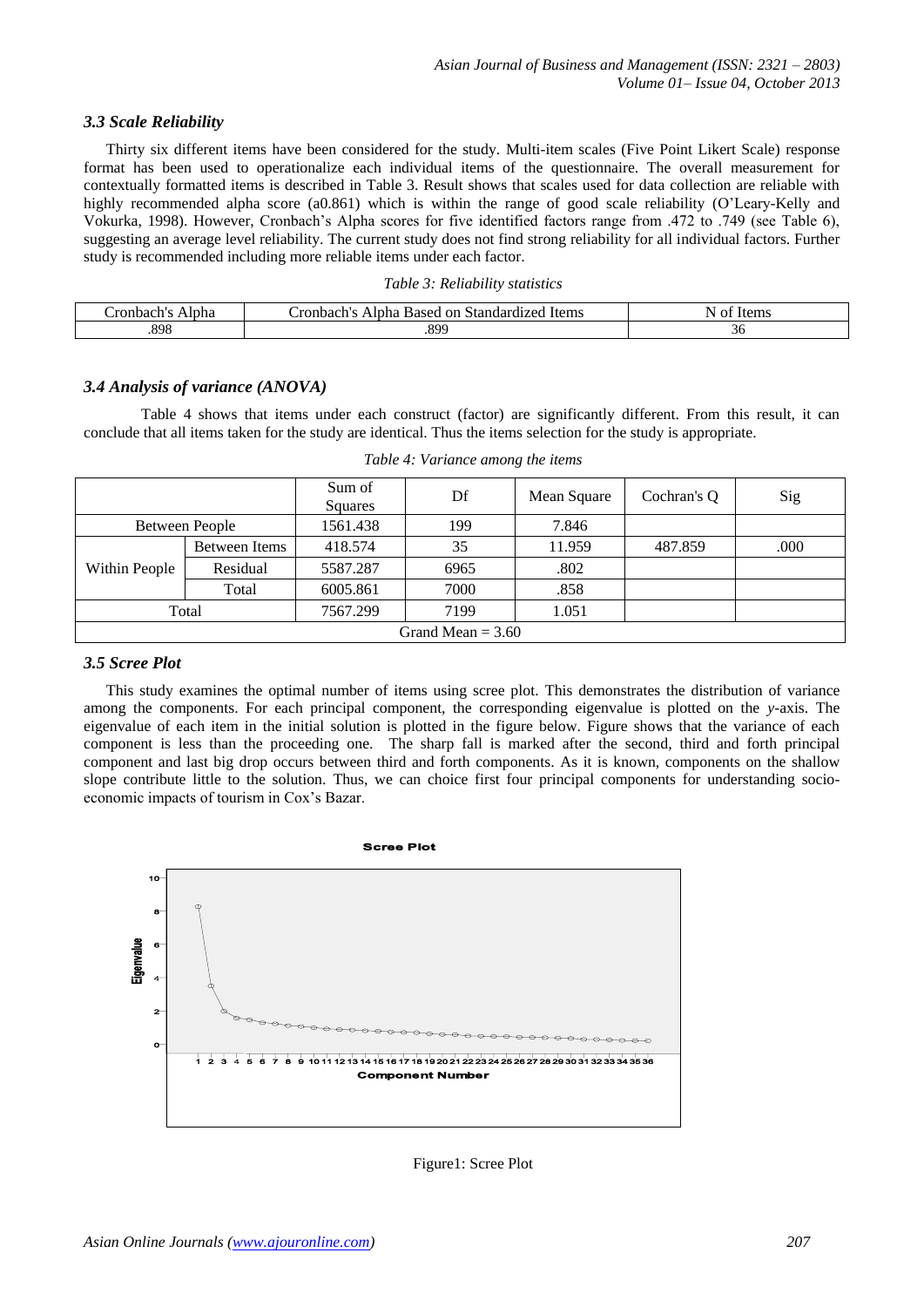#### *3.6 Extraction communalities*

Author examines communalities of each variable accounted for the study. Initially 36 items were approached for this test. This study does not find absolute high commonalities score for all items. Hence, some of the items (with scores below 0.5) have been dropped from the data set. The items which have 0.5 or more commonalities score have been accepted for further analysis. Since data have been collected from field survey, author has considered current score level. Finally, 28 items have been selected under five factors

#### *3.7 Variance*

This study identifies 28 items from initially approached 36 items that are important to measuring socio-economic impacts of tourism in Bangladesh. All 28 items are selected based on Eigen value—value 1 or above includes into the list of items. Statistically 28 items construct nine factors which can explain about 60% of the field. So, author considers these factors are important for the study. Factor-1 explains 22.944% with a total Eigen value of 8.260 (see Table 5). Hence, this factor is the most important in the current study which is related to the infrastructural development of Cox's Bazar.

| Component                                              |       |                            |            | <b>Extraction Sums of Squared</b> |          |            | Rotation Sums of Squared |          |             |  |  |
|--------------------------------------------------------|-------|----------------------------|------------|-----------------------------------|----------|------------|--------------------------|----------|-------------|--|--|
|                                                        |       | <b>Initial Eigenvalues</b> |            |                                   | Loadings |            |                          | Loadings |             |  |  |
|                                                        |       | $%$ of                     | Cumulative |                                   | $%$ of   | Cumulative |                          | $%$ of   |             |  |  |
|                                                        | Total | Variance                   | $\%$       | Total                             | Variance | $\%$       | Total                    | Variance | Cumulative% |  |  |
|                                                        | 8.260 | 22.944                     | 22.944     | 8.260                             | 22.944   | 22.944     | 3.431                    | 9.531    | 9.531       |  |  |
| 2                                                      | 3.499 | 9.721                      | 32.665     | 3.499                             | 9.721    | 32.665     | 3.188                    | 8.857    | 18.388      |  |  |
| 3                                                      | 1.983 | 5.508                      | 38.172     | 1.983                             | 5.508    | 38.172     | 2.729                    | 7.581    | 25.970      |  |  |
| 4                                                      | 1.563 | 4.341                      | 42.513     | 1.563                             | 4.341    | 42.513     | 2.231                    | 6.197    | 32.166      |  |  |
| 5                                                      | 1.463 | 4.063                      | 46.576     | 1.463                             | 4.063    | 46.576     | 2.192                    | 6.089    | 38.255      |  |  |
| 6                                                      | 1.289 | 3.580                      | 50.156     | 1.289                             | 3.580    | 50.156     | 2.114                    | 5.873    | 44.128      |  |  |
|                                                        | 1.228 | 3.412                      | 53.568     | 1.228                             | 3.412    | 53.568     | 2.083                    | 5.785    | 49.913      |  |  |
| 8                                                      | 1.115 | 3.098                      | 56.666     | 1.115                             | 3.098    | 56.666     | 2.081                    | 5.780    | 55.693      |  |  |
| 9                                                      | 1.065 | 2.958                      | 59.624     | 1.065                             | 2.958    | 59.624     | 1.415                    | 3.931    | 59.624      |  |  |
| Note: Extraction Method: Principal Component Analysis. |       |                            |            |                                   |          |            |                          |          |             |  |  |

| Table 5: Variance Explained |  |  |
|-----------------------------|--|--|
|-----------------------------|--|--|

### *3.8 Exploratory Factor Analysis*

As results show in Table 5, nine factors were initially formed from 28 related items of socio-economic perspective. Factor analysis was conducted to know the underlying factor associated with all 28 items. Author has constructed five factors from all 28 items based on contextual validity of tourism development of Bangladesh. This study reveals that socio-economic impact of tourism goes to infrastructural development, cultural impact, standard of living, occurrence of crime and cultural exchange.

Factor-1: Infrastructural development: This study has identified that tourists impact on infrastructural development. This factor constitute with four items— Infrastructural development due to tourists, Development of accommodation facilities, Undertaking new development plans and Establishing planned city concept. The chi-square value for this factor is 170.69 which is significant. In this factor, the alpha value (.472) is below the minimum acceptable level—.70 or above (O'Leary-Kelly and Vokurka, 1998). However, the factor loading score for each item is within the acceptable level (from .664 to .750; see-Table 6). In this context, this factor construction is justified.

Factor-2: Cultural Impact: Tourism development in an area causes cultural impact. This factor constitute with seven individual items with good factor score range from .537 to .799 (see Table 6). The Chi-square value of this factor is 18.121 which is significant at 1% level. The Cronbach's Alpha (.749) is quite satisfactory within acceptable level. So, the factor and its items are relevant.

Factor-3: Standard of Living: Tourism improves the standard of living. The current study identified eight items where tourism contributes to improve the standard of living for the country men. The factor loading score for each of the eight items is within the acceptable range. The score of all eight items range from .572 to 712. The Chi-square value of this factor is 96.128 which is highly significant. The Cronbach's Alpha (.701) is within the minimum acceptable level for this factor. Considering the above mentioned scores, it is said that this factor is rightly constructed.

Factor-4: Occurrence of Crime: Tourism has social impact as it causes crime in a area where tourists come from home and abroad. This factor is constructed by four items with good factor score for each individual item ranging from .588 to .678. The Chi-square value of this factor is 31.471 at a highly significant level. However, the Cronbach's Alpha score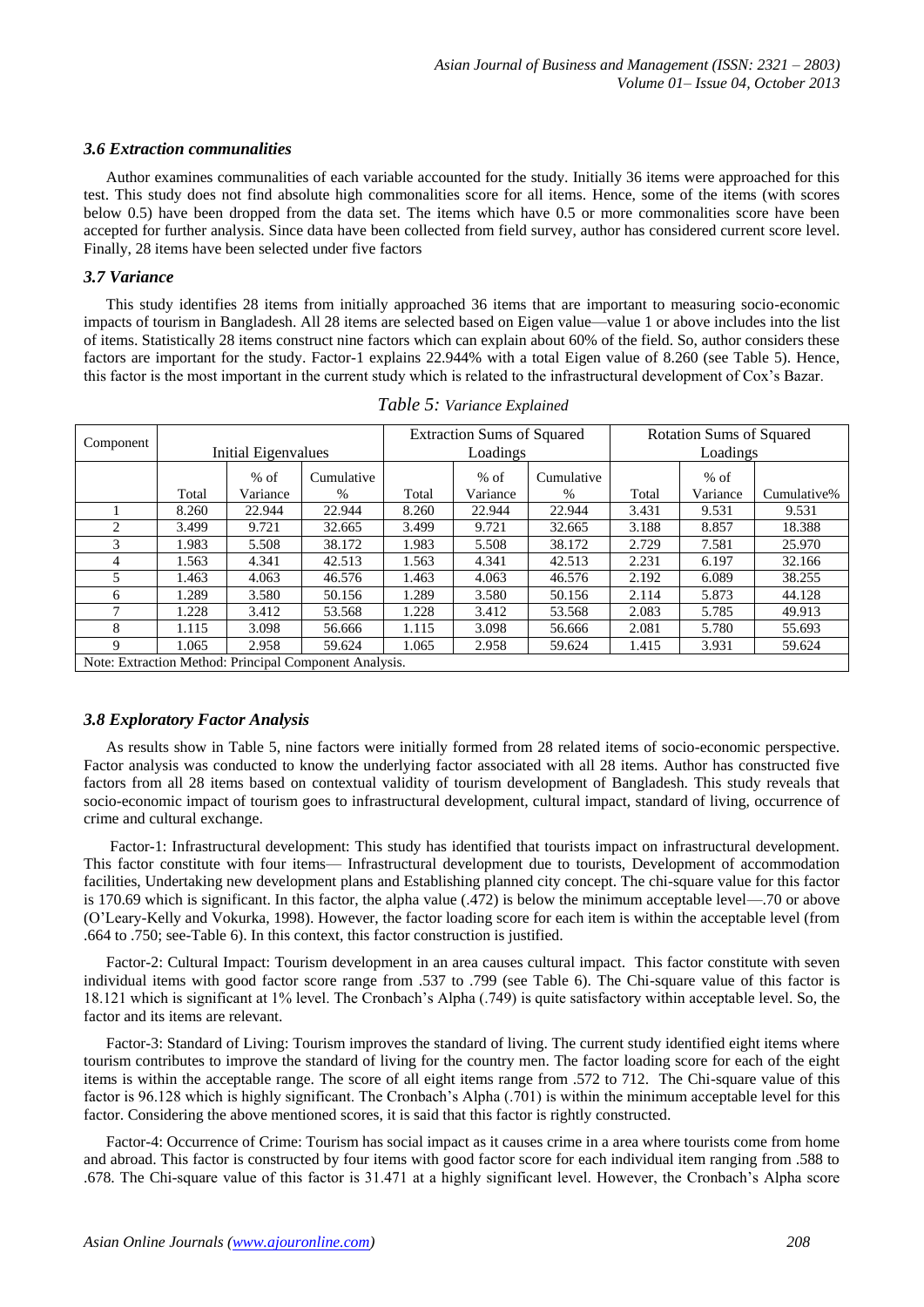(.556) is below the minimum acceptable level. Author constructs this factor as important for social impact of tourism because the items included under this factor are relevant with Bangladesh context.

| Factors / items                                   | Cochra | df             | p    | Mean | <b>SD</b> | Factor   | Cronba |
|---------------------------------------------------|--------|----------------|------|------|-----------|----------|--------|
|                                                   | n Chi- |                |      |      |           | Loading  | ch's   |
|                                                   | square |                |      |      |           |          | Alpha  |
| Infrastructural Development (Fac-1)               | 170.69 | 3              | .000 |      |           |          | .472   |
| Infrastructural development due to tourists       |        |                |      | 3.91 | .877      | .699     |        |
| Development of accommodation facilities           |        |                |      | 3.78 | .953      | .653     |        |
| Undertaking new development plans                 |        |                |      | 4.20 | .908      | .644     |        |
| Establishing planned city concept                 |        |                |      | 2.91 | 1.139     | .750     |        |
| Cultural Impact (Fac-2)                           | 18.12  | 6              | .006 |      |           |          | .749   |
| Foreign culture spread widely due to tourists     |        |                |      | 3.52 | 1.075     | .730     |        |
| Local culture detoriate due to of foreign culture |        |                |      | 3.73 | 1.160     | .697     |        |
| Local culture abolished due to foreign culture    |        |                |      | 3.52 | 1.134     | .585     |        |
| Tourists influence the local language and accent  |        |                |      | 3.43 | .995      | .537     |        |
| Tourists change dressing of local people          |        |                |      | 3.62 | .927      | .799     |        |
| Tourists change local culture                     |        |                |      | 3.56 | .980      | .655     |        |
| Local people follow tourists' dress and food      |        |                |      | 3.71 | .986      | .691     |        |
| habits                                            |        |                |      |      |           |          |        |
| Standard of Living (Fac-3)                        | 96.128 | 7              | .000 |      |           |          | .701   |
| Tourists help for certain group (Guides)          |        |                |      | 3.37 | 1.100     | .712     |        |
| Increasing standard of living by earning foreign  |        |                |      | 3.57 | 1.128     | .598     |        |
| currency                                          |        |                |      |      |           |          |        |
| Increasing standard of living due to employment   |        |                |      | 3.77 | .897      | .654     |        |
| creation                                          |        |                |      |      |           |          |        |
| Increasing education rate for tourists' arrival   |        |                |      | 3.23 | 1.133     | .596     |        |
| Increasing per capita for local people            |        |                |      | 3.98 | .817      | $.708\,$ |        |
| Tourists consume products which symbols for       |        |                |      | 3.62 | .932      | .572     |        |
| modern life                                       |        |                |      |      |           |          |        |
| Tourists come from various countries brings       |        |                |      | 3.67 | .839      | .695     |        |
| modern thoughts                                   |        |                |      |      |           |          |        |
| Tourists usually demand new goods & services      |        |                |      | 3.71 | .876      | .693     |        |
| Occurrence of Crime (Fac-4)                       | 31.471 | 3              | .000 |      |           |          | .556   |
| Poor employment rate is responsible for crime     |        |                |      | 3.20 | 1.124     | .678     |        |
| Low education rate is responsible for crime       |        |                |      | 3.54 | 1.093     | .590     |        |
| Tourists are responsible for drugs                |        |                |      | 3.20 | 1.124     | .588     |        |
| Crime increase for lack of security guards        |        |                |      | 3.72 | 1.042     | .633     |        |
| Cultural Exchange (Fac-5)                         | 34.076 | $\overline{4}$ | .000 |      |           |          | .567   |
| Tourists participate into welfare activities      |        |                |      | 3.40 | .930      | .566     |        |
| Tourists help to diversification in food habits   |        |                |      | 3.66 | .965      | .586     |        |
| Tourists celebrate Bengali local cultural events  |        |                |      | 3.76 | .833      | .534     |        |
| Tourists introduce new cultural events            |        |                |      | 3.82 | .833      | .554     |        |
| Tourists participate into local cultural programs |        |                |      | 3.53 | .956      | .564     |        |

Table 6: Factor statistics

Factor-5: Cultural Exchange: Tourism development in a region provides opportunities to exchange inter-cultural events and customs. Cultural exchange is constituted as a factor with five items. The factor scores of all five items range from .534 to .586. The Chi-square value of this factor is 34.076 which is significant at 1% level. The Cronbach's Alpha score is .567 which seems below the minimum acceptable level. However, author emphasis on this factor since data were collected from field sources.

### **4. DISCUSSION AND CONCLUSION**

Results yield current scenario of tourism impacts on socio-economic dimension in Bangladesh. This study reveals five factors significantly associated with socio-cultural impacts. Tourism can be an agent of infrastructural development (Mbaiwa, 2003) of a region. Tourism creates growing needs for transport, accommodation, banking services and many others. Due to huge number of tourists arrival, Cox's Bazar develops as an important city of Bangladesh with available transport, accommodation, banking and many other facilities. This development contributes to the national economy of the country. Surrounding all these facilities and services, significant employment opportunity has been created in Cox's Bazar. Thus tourism brings employment and earnings for the country men (Mbaiwa, 2003). Along with infrastructural development, tourism impacts on local and regional culture. People of a region can be influenced by certain cultural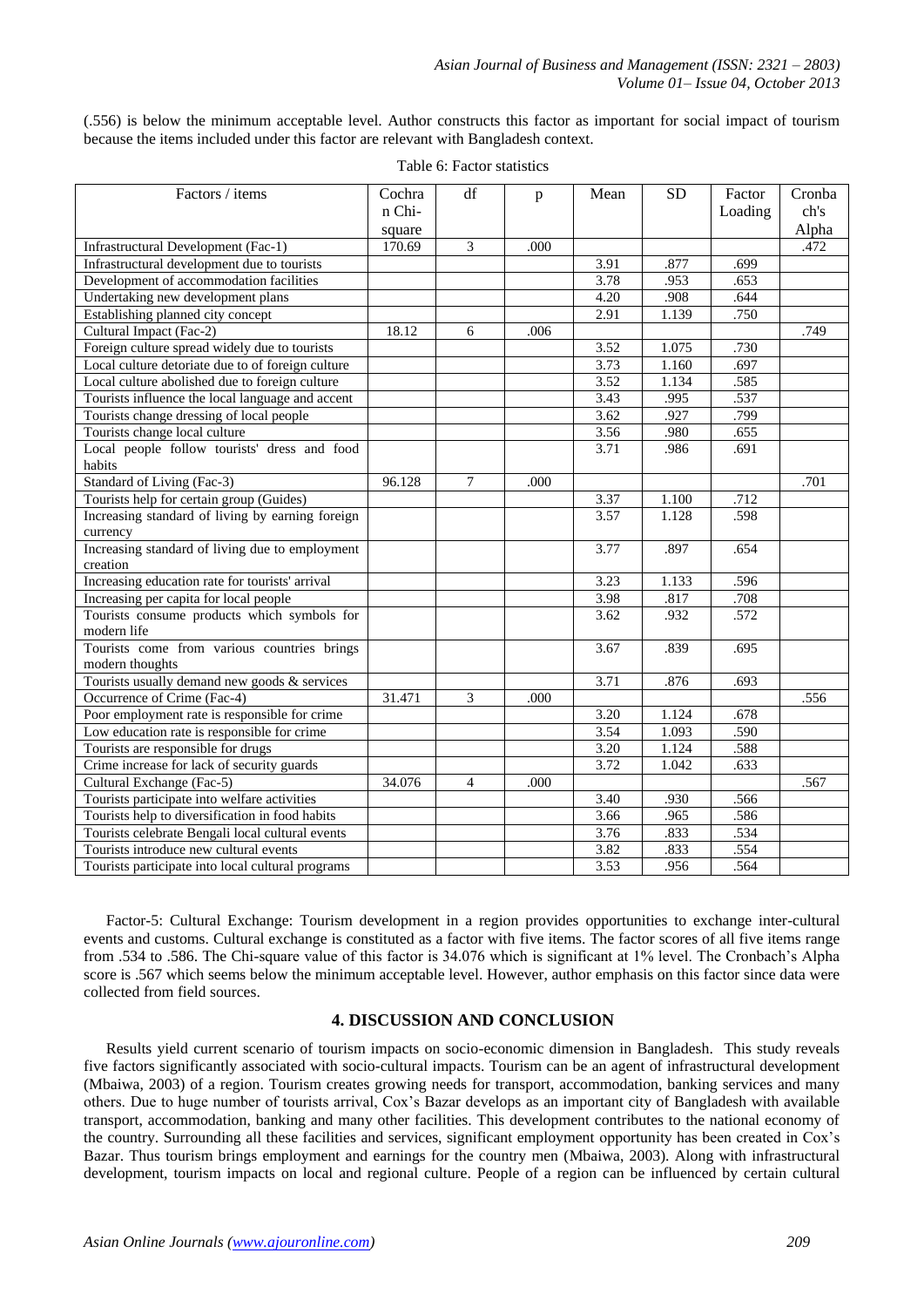aspects that are derived from tourists. This study has found some positive social impacts (Mensah, C. 2012) of tourism to change culture of people. This study has also found some negative cultural impacts such as cultural detoriation, change of local language and accent, foods and dresses which is supported by Brown (1998), Krippendorf (1989) and Turner (1975). Both for infrastructural and cultural changes, tourism contributes to improve the standard of living of people. In this process, tourism enhances the image of a region (Mensah, 2012). The literacy rate, consumption of new and modern goods, earning patterns, bringing new ideas—all these contribute to higher standard of living. Tourism development can extend cultural sharing between tourists and local communities. This study has found that tourists from different countries participate into local cultural programs which become an input for cultural changes. Crime is one of the important dimensions present widely in tourism destination of Bangladesh which has high social concern. Study has found, crime occurs due to unemployment, poor education rate and insufficient security guard that are internal aspects. However, result also shows that crime increase due to use of drugs which is derived by the tourists.

Tourism industry requires a series of inputs such as transportation, food and accommodation, security, recreation, and so on; all those automatically open up a wide range of economic activities. A significant number of people can engage in transporting, accommodating, catering and recreating the tourist. It can generate employment facilities in different modes of transportation system such as air, road, rail and water. Employment can also be generated providing food and accommodation services such as hotels, motels, restaurant, etc. However, the accommodation facility in Bangladesh is not generally world standard (Islam and Islam, 2004). It can also generate employment in many forms of trades. So, the development of tourism industry has positive relation with employment generation. Bangladesh is a densely populated country; unemployment is a major economic problem which in turn creates socio-cultural problems. Hence, tourism as a labour intensive industry can provide both entrepreneurial and employment opportunities (Ali *et al*, 2010a) for both skilled and unskilled than other manufacturing industries. Both government and private initiatives are required in this connection.

Tourism development provides opportunities to stimulate local commerce and industry. As shopping is an important part of tourist activities, tourist from different countries comes to Cox's Bazar and purchase different local and traditional items as a souvenir, thus it creates demand for local and nontraditional items. At the same time, tourism can indirectly stimulate exporting of nontraditional items of Bangladeshi goods. For example, a tourist come to Cox's bazar and buy some locally originated famous items i.e., NAKSI KATHA (handmade blanket), natural silk fabrics, SHOTORONCHI (jute made carpet) and take away in their home country and thus introduce those items in foreign country. This process acts as a gateway of international trade between countries. In fact, the development of tourism industry improves the living standards of local people (Ali, *et al*., 2010b).

Besides those economic benefits tourism also have some social benefits. It reinforces the preservation of local heritage and tradition. Tourism is the way of exchanging language, culture, religion and politics that can minimize the differences among nations or even different region of a country. Moreover, tourism creates a favorable worldwide image for a destination (Mensah, 2012; Goeldner and Ritchie, 2006). Tourism has not only benefits but also has some costs to host communities. There are many social costs incurred from tourism such as disease, like HIV, cultural pollution, etc. The harmfulness of these negative aspects of tourism penetrate slowly into the society which difficult to measure. Brown (1998), Krippendorf (1989) and Turner (1975) point out some of the unpleasant aspects of tourism in their books. If the tourism development happens with improper planning, it can create problems. The demand of tourism may come into conflict with the needs and wishes of local people and needs of tourists. Due to those social costs sometime it is difficult to develop tourism industry properly in developing country. As for example Saint Martin Island is a unique island in Bangladesh and even in the world. But Bengali social system, culture and their religion do not permit some activities which are common in international tourism such as- gambling, prostitution, sunbathing, curative spa, body message, and the like. So, Saint Martin has yet to be development as internationally famous tourist destination. Similar assumption can be drawn for socio-cultural dimensions of tourism in Cox's Bazar. In that situation questions come that who will take the responsibility to make a balance between benefit and cost of tourism industry.

The growth of this industry can positively impact on socio-economic development of the country. This growth does not only affect the activities directly linked to tourism but also to other sectors. Cox's Bazar passes years of time with good humors of local communities. They are very much hospital and cooperative to the visitors. If sufficient facilities are provided for the tourists, Cox's Bazar will be considered an ideal tourist destination both for local and foreign tourists which will contribute to social and economic development of the country. Further study can be conducted to arrive in depth understanding about socio-economic impacts of tourism development.

#### **5. REFERENCE**

[1] Ali, M. B., Islam, F. and Rahman, M. (2010). Development of rural tourism: Searching for a new tourist destination. *Rajshahi University Journal of Social Science and Business Studies*, 18: 119-130.